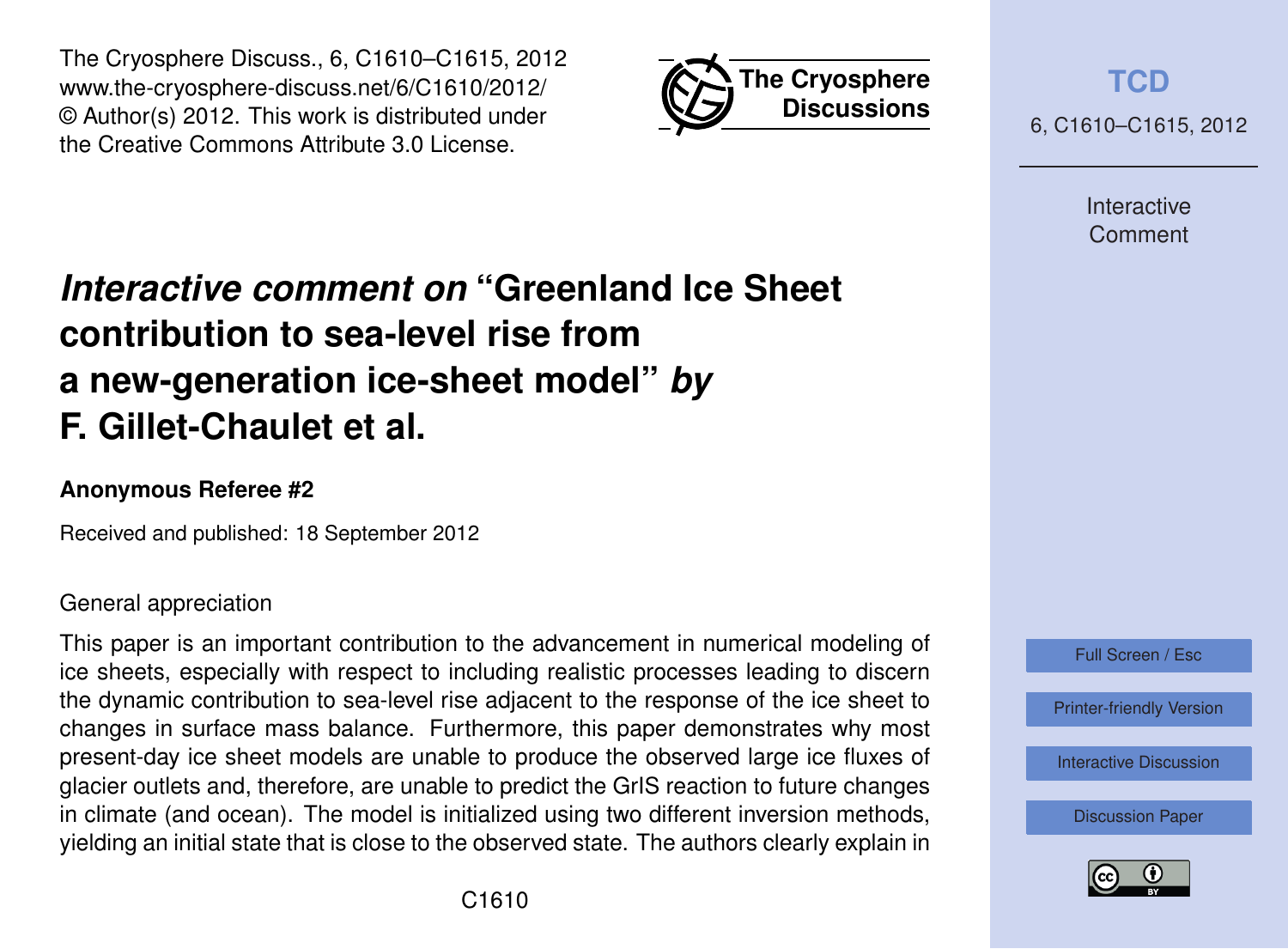detail what the bottlnecks are in such inversion (data uncertainty, the need of relaxation, inversion for basal conditions thereby neglecting the current imbalance, ...), but by comparing two different methods yielding a similar result, the authors demonstrate the robustness of the applied methods. After this, a series of perturbations in basal sliding are made, similar to the SeaRise experiments. The derived basal friction field (spatially varying) is subject to three perturbations, i.e. none (sic), halving the friction, and gradually lowering the friction in the course of 100 years. Besides the sliding perturbation, two climate perturbations were applied. Results are briefly described and analyzed in terms of mass chnages of individual glaciers/basins. The authors briefly touch upon the future contribution of the Greenland ice sheet to future sea-level rise.

While the paper presents a very interesting piece of work, the intrinsic potential of the paper could be greatly improved by putting the major results in a broader framework. For instance, while it is not explicitly mentioned, the paper also underscores that to reproduce observed flow speed and mass loss of glaciers, higher-order physics is not sufficient, but resolving glaciers at high resolution (in which higher-order stresses play a decisive role) and initializing the model with robust inversions are essential building blocks for new-generation ice-sheet models and model predictions on decadal to century time-scales. A broader discussion could be given in the comparison of the numbers obtained from this work with numbers put forward by other authors. For instance, what is the main difference in approach of those studies? How do other GrIS model results compared to this study? What are their deficiencies? What is the further outlook in modelling the GrIS? What would be the potential effect of including calving? What can be done to improve the value of the projections (type of basal sliding perturbations)?

The conclusions should be made more firm, since the experiments are sufficiently robust. Major improvements should also be made to the English language to make the paper more readable, fluent and attractive. The native English co-author on the paper should definitely aid in an overhaul of the text. Many expressions are litteral translations

## **[TCD](http://www.the-cryosphere-discuss.net)**

6, C1610–C1615, 2012

Interactive **Comment** 

Full Screen / Esc

[Printer-friendly Version](http://www.the-cryosphere-discuss.net/6/C1610/2012/tcd-6-C1610-2012-print.pdf)

[Interactive Discussion](http://www.the-cryosphere-discuss.net/6/2789/2012/tcd-6-2789-2012-discussion.html)

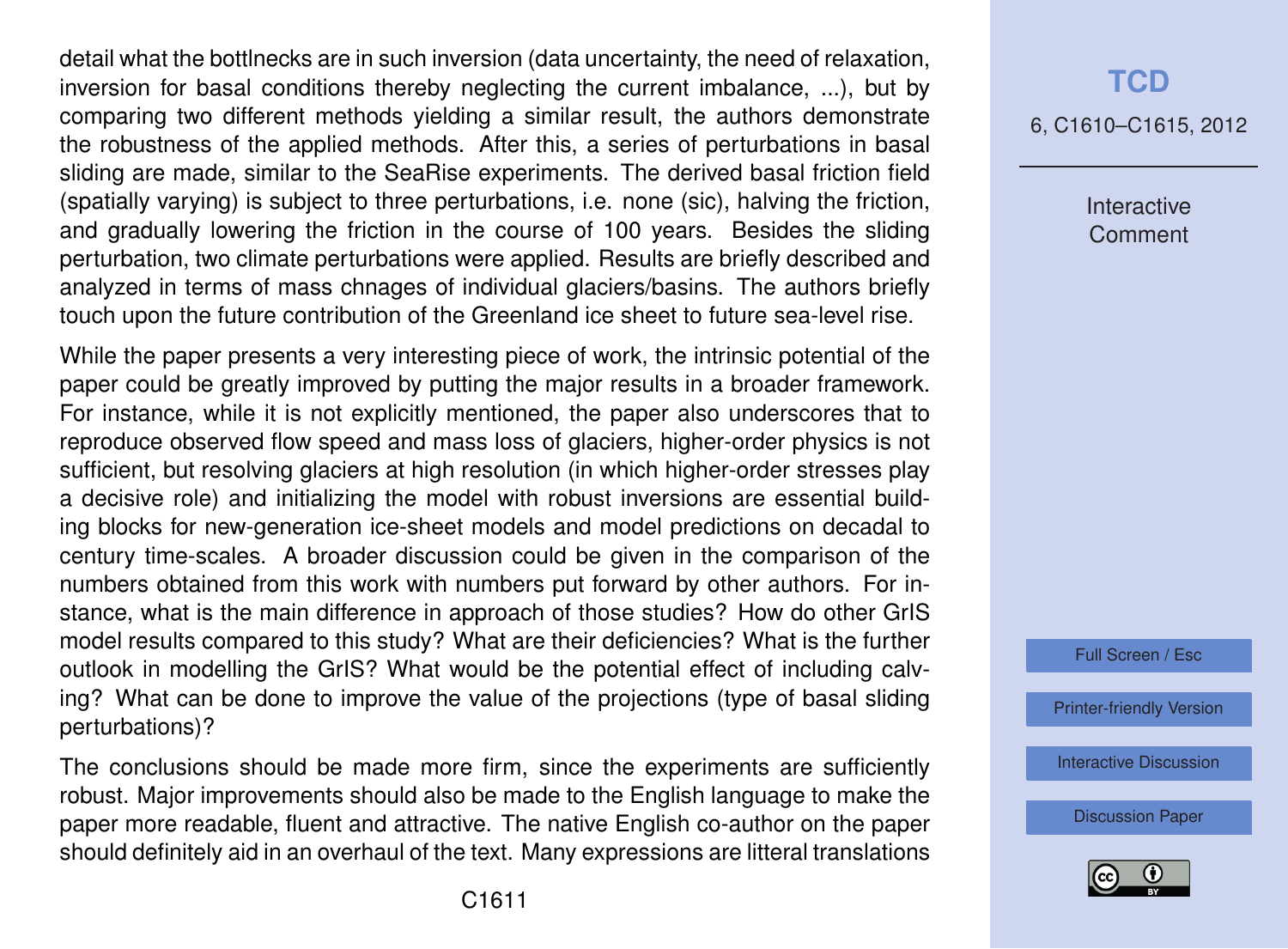from French (examples follow below).

I list below a series of more detailed remarks, some of them pertaining to the language. This is, however, not an exhaustive list of comments. The use of a spell checker could also help in eliminating a series of typos.

Especially the sections 'Results' (and the discussion thereof) and 'Conclusions' need some more work in bringing the important features upfront. If the authors take into account these elements, i find the paper acceptable for publication.

Detailed comments

p2790 l7: 'most usual ice-sheet models'. Rephrase using 'current ice sheet models', or present-day ice sheet models'

l18: rephrase: 'and on its own has a a stabilising effect'

p2791 l13: Van der Veen

p2792 l10-15: explain briefly why inverse methods are essential in modelling

l16: ... a new generation continental scale ...

l18: Stokes equations

p2794 l20: 'independent' or 'fixed in time'

l22: is \$a\_s\$ the prescribed accumulation? Shouldn't this be the whole surface mass balanceÂăterm, including surface melt (as shown in Eq 5)

p2795 l16: equally distributed

l18-19: Prior to the time-dependent simulation, the mesh size is optimised using the freely ...

l20: Mesh sizes decrease from 40km in the central part of the ice sheet to 1km in the outlet glaciers...

**[TCD](http://www.the-cryosphere-discuss.net)**

6, C1610–C1615, 2012

Interactive Comment

Full Screen / Esc

[Printer-friendly Version](http://www.the-cryosphere-discuss.net/6/C1610/2012/tcd-6-C1610-2012-print.pdf)

[Interactive Discussion](http://www.the-cryosphere-discuss.net/6/2789/2012/tcd-6-2789-2012-discussion.html)

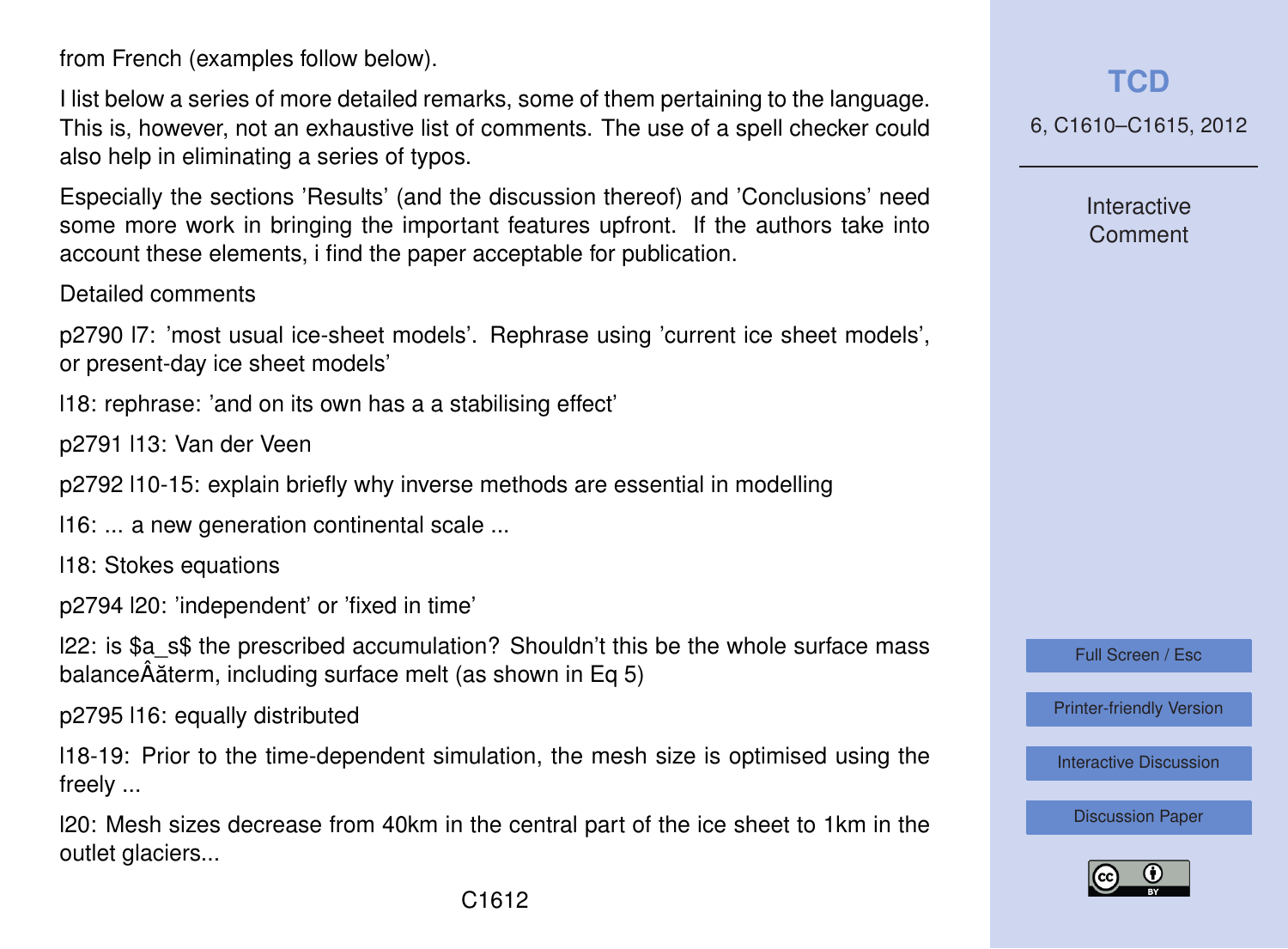p2796 l1-3: In general, ice sheets respond to changes in cliamte on multi-Century time scales, implying model spinup over long (glacial-interglacial) time scales.

l10: Moreover, inverse methods ...

- l11: are currently restricted ..., hence limiting the ability to assimilate time series
- $112:$  we use two inverse
- l16: ... in a diagnostic model is unphysical

l17: ÂaThe free surface is then allowed to relax compared to the observed surface for ˘ a period of 50 years

l23: remove 'and are compared in the following'

p2797 Remove first sentence

- l2: The method, detailed in A&G (2010), consists ...
- l21: recently applied to

p2798 l1: As in Morlighem ...

l3: which is valid only for Newtonian

l6: remove 'here'

- l11: obtained by
- l14: change 'exact' into 'valid'?

p2799 l2 and 7: obtained by or 'written as'

l15: Surface ice flow velocities vary over several order of magnitudes between the interior of the ice sheet (slow flow) and the glacier outlets (fast flow). Therefore, Schaefer et al 2012 have shown that good convergence ...

p2800 l2: remove 'Here'

6, C1610–C1615, 2012

**Interactive** Comment

Full Screen / Esc

[Printer-friendly Version](http://www.the-cryosphere-discuss.net/6/C1610/2012/tcd-6-C1610-2012-print.pdf)

[Interactive Discussion](http://www.the-cryosphere-discuss.net/6/2789/2012/tcd-6-2789-2012-discussion.html)

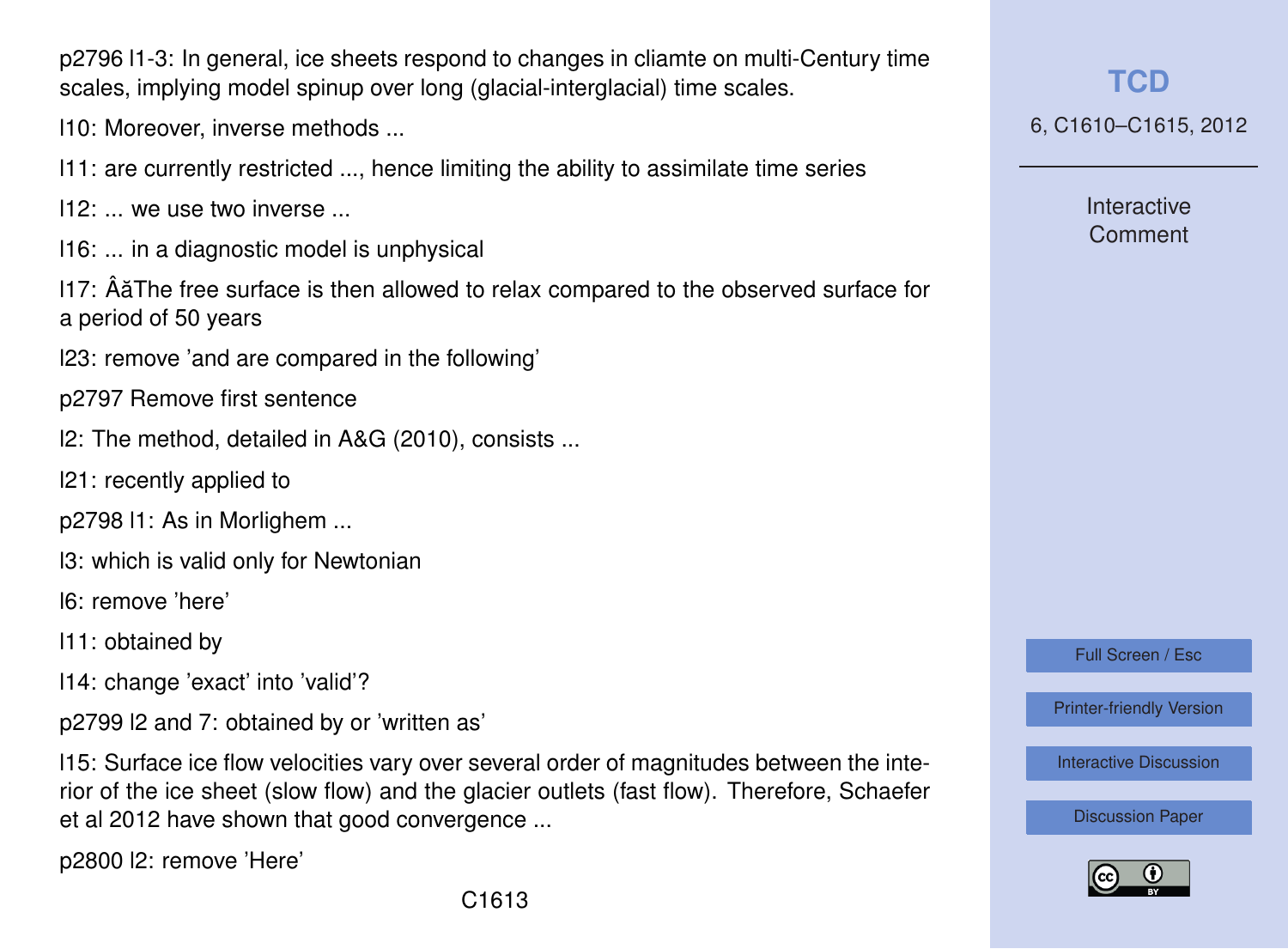p2801 l29: Similar to the velocity magnitude, ...

p2802 ll11: ... no guarantee that the actual ...

l17: Too coarse spatial resolution where the minimum ...

l19-20: rephrase

p203 l4-5: remove 'not shown here' and add (not shown) at the end of the sentence.

l6: insufficient

l11: at the margins

l11: unphysical very high: rephrase

l23: what is meant by 'fronts that open' Are these flux gates?

p2804 l12: After this, ice discharge increase ...

- l17: Petermann
- l18: imbalanced glaciers

p2805 The section on Setup should be rephrased somehow. Maybe it would be more clear to use a few baulated equations to show how the perturbation is done. It is not clear whether the whole spatially non-uniform friction field is subjected to the same perturbation, or whether this is scaled. Either write this better in the text or use a couple of equations to make your point.

p2806: l24: change 'retro-actions' into 'feedbacks'

l26: Without dynamic perturbation ...

l28: ... around zero and lacks a particular ...

p2807: l1: as a consequence, the total ice volume ...

l17: Due to this acceleration Bottom section of this papge: this is very novel and should

### **[TCD](http://www.the-cryosphere-discuss.net)**

6, C1610–C1615, 2012

Interactive Comment

Full Screen / Esc

[Printer-friendly Version](http://www.the-cryosphere-discuss.net/6/C1610/2012/tcd-6-C1610-2012-print.pdf)

[Interactive Discussion](http://www.the-cryosphere-discuss.net/6/2789/2012/tcd-6-2789-2012-discussion.html)